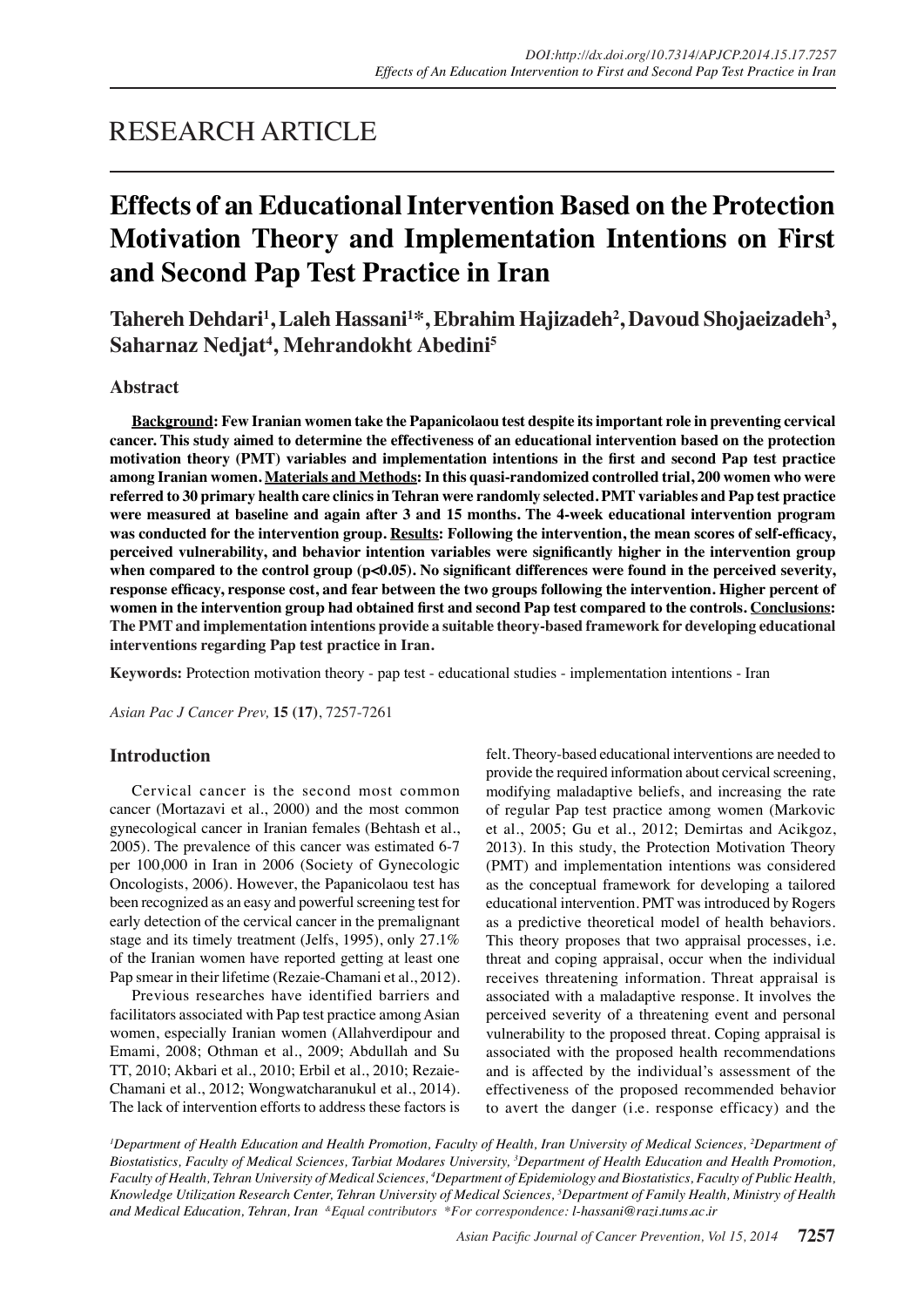#### *Tahereh Dehdari et al*

perceived ability to practice the recommended behavior (i.e. perceived self-efficacy). Protection motivation (or behavior intention) is determined by the sum of factors increasing the likelihood of an adaptive response less than that of the variables diminishing that likelihood (Rogers, 1975; Mcmat and Prentice-Dunn, 2005). However, the motivation to carry out a behavior does not automatically translate into action. Over the recent years, researchers have performed investigations regarding the volitional processes involved in behavioral enactment (Milne et al., 2002). Recently, the concept of implementation intentions as one of the volitional strategies has received more empirical evidence (Gollwitzer et al., 1997). It is suggested that motivational models such as PMT could be usefully strengthened through volitional strategies (e.g. implementation intentions) in order to enhance the likelihood of the translation of the goal intention into performing recommended precautionary health behavior (Milne et al., 2002). Implementation intentions mediate the relationship between the goal intention and behavior (Sheeran and Orbell, 2000) and increase commitment to do the target behaviors (Gollwitzer et al., 1993). Although PMT and implementation intentions are recommended as a suitable theoretical framework for developing interventions regarding preventive behaviors of cancer, especially cervical cancer screening (Glance et al., 2008), few studies have used the theories in this field (McClendon and Prentice-Dunn, 2001; Steadman and Quine, 2004; Fry and Prentice-Dunn, 2006; Rutter et al., 2006). For example, Fry and Prentice-Dunn and McClendon and Prentice-Dunn in the two studies showed that developing intervention based on PMT could encourage women to performing breast self -examination (Fry and Prentice-Dunn, 2006) and modifying maladaptive attitudes and behaviors in terms of skin cancer risk, respectively (McClendon and Prentice-Dunn, 2001). Steadman and Quine and Rutter et al found that interventions based on implementation intentions can encourage men and women to perform testicular self-examination (Steadman and Quine, 2004) and mammography (Rutter et al., 2006), respectively.

Therefore, given the advantages of education in changing the women's maladaptive beliefs and attitudes about the Pap test and the lack of intervention studies in this field, the present study was undertaken to examine the effect of a PMT- and implementation intentions-based educational intervention on increasing the first and second Pap test practice among a sample of Iranian women.

#### **Materials and Methods**

#### *Design and sample*

This quasi-randomized controlled trial study was conducted from July 2012 to Jun 2014 in Tehran, Iran. A convenience sample of 240 women was randomly chosen from 30 primary health care clinics affiliated with Tehran University of Medical Sciences (8 women from each clinic). Women from 15 clinics were assigned into the intervention group, while those from the remaining 15 clinics were assigned to the control group. Selection criteria were as follows: 1) no diagnosis of cervical cancer;

2) being married or sexually active; 3) no history of the Pap test or previous full uterus hysterectomy; and 4) ability to read and write in Farsi. The present study was approved by the ethics committee of Tehran University of Medical Sciences and written informed consent was obtained from all the participants. Twenty-three participants in the intervention group and 17 in the control group refused to take part in the study and finally, there were 97 women in the intervention group and 103 in the control group.

#### *Procedure*

A valid and reliable 26-item tool was used for assessing the PMT variables in terms of the first Pap test practice (Hassani *et al*., 2014). Two groups completed the questionnaires prior to the intervention. Based on the findings of pre-test of groups, an educational intervention was developed for women in the intervention group. Finally, both groups were followed and assessed 3 and 15 months after the intervention.

## *Study instrument and measures*

Demographic variables, PMT items, and implementation intentions were measured by questionnaires which took 20 to 25 minutes to complete. In the tool that was used for assessing the PMT variables in terms of the first Pap test practice (Hassani et al., 2014), 3 items were used for evaluating the intention, 3 items for perceived vulnerability, 4 items for perceived severity, 3 items for fear, 2 items for response cost, 4 items for response efficacy, and 7 items for self-efficacy. The first six items were measured on a Likert scale ranging from 1=completely disagree to 5=completely agree. Self-efficacy regarding Pap test practice were measured on a Likert-type scale ranging from 1=completely unconfident to 5 completely confident. Having the Pap test was followed using the recorded Pap test result in the family health record for each participant. According the proposed procedure by Gollwitzer (Gollwitzer, 1993), implementation intentions was measured by asking the women "Have you committed

**Table 1. Descriptive Statistics (Means (SD) and Percentages) in the Intervention (n=97) and the Control Group (n=103)**

| Variable                            | Control group<br>$(n=103)$ | Intervention group<br>$(n=97)$<br>$37.99 \pm 8.16$ |  |
|-------------------------------------|----------------------------|----------------------------------------------------|--|
| Age (Mean $\pm$ SD)                 | $38.82 \pm 8.08$           |                                                    |  |
| Age at marriage (mean±SD)           | $20.40 + 4.7$              | $19.61 \pm 4.41$                                   |  |
| Number of children, $N(\%)$         |                            |                                                    |  |
| $\leq$ 2                            | 80 (77.7%)                 | $67(69.1\%)$                                       |  |
| >2                                  | 23(22.3%)                  | $30(30.9\%)$                                       |  |
| Number of pregnancies, $N(\%)$      |                            |                                                    |  |
| $\leq$ 2                            | 68 (66%)                   | 51 (52.6%)                                         |  |
| >2                                  | 35 (34%)                   | 46 (47.4%)                                         |  |
| Number of deliveries, $N(\%)$       |                            |                                                    |  |
| $\leq$ 2                            | 81 (78/6%)                 | 68 (70.1%)                                         |  |
| >2                                  | 22 (21.4%)                 | 29 (29.9%)                                         |  |
| Occupational status status, $N(\%)$ |                            |                                                    |  |
| Self-employed                       | 5 $(4.86\%)$               | $3(3.09\%)$                                        |  |
| Employed                            | 6 $(5.82\%)$               | $2(2.06\%)$                                        |  |
| Housewife                           | 92 (89.32%)                | 92 (94.85%)                                        |  |
| Educational level, $N(\%)$          |                            |                                                    |  |
| <b>Illitrate</b>                    | 3 $(2.92\%)$               | $3(3.09\%)$                                        |  |
| $\leq 12^{\text{th}}$ (grade)       | 50 (48.54%)                | 46 (47.42%)                                        |  |
| $>12th$ (grade)                     | 50 (48.54%)                | 48 (49.49%)                                        |  |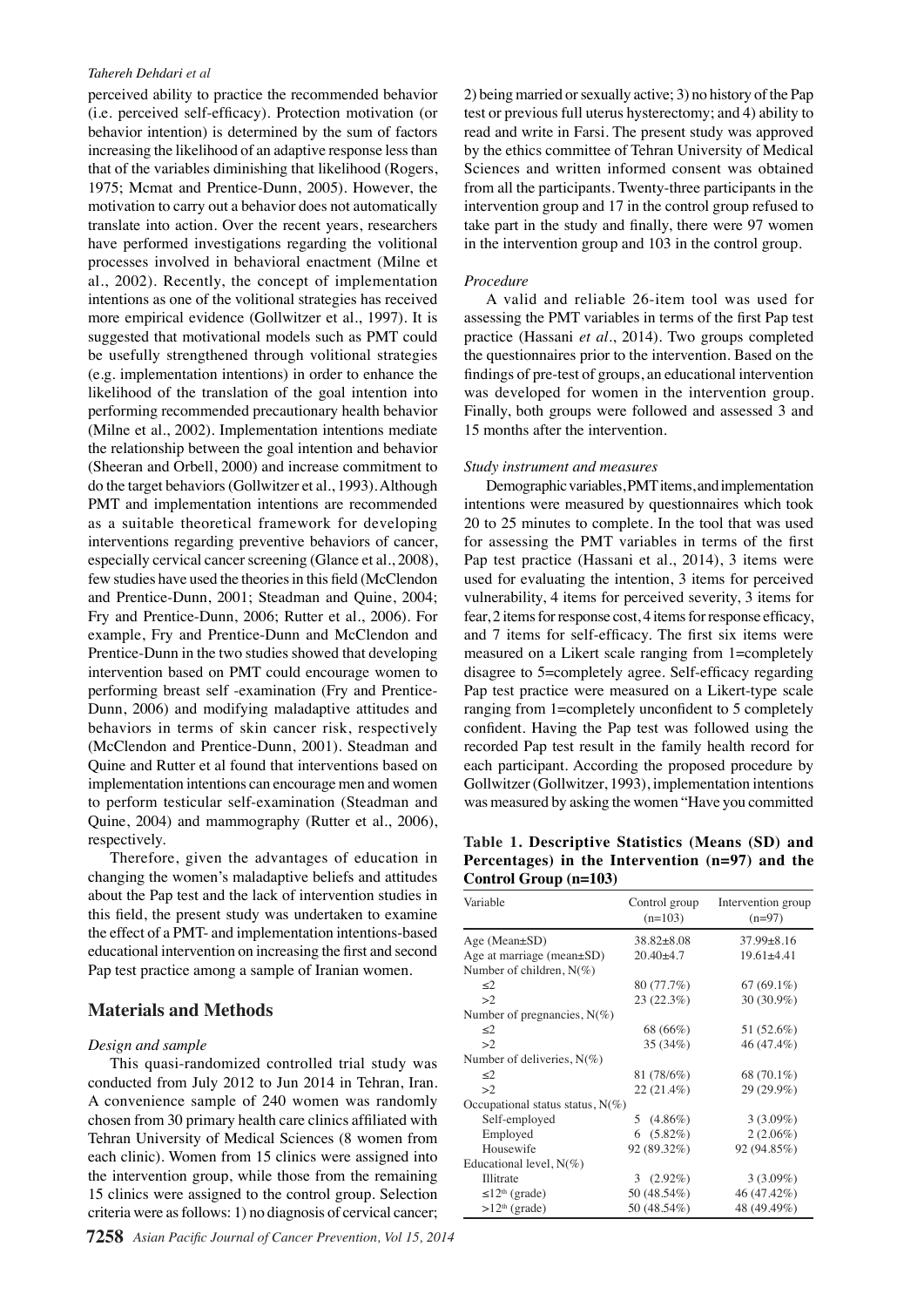yourself to Pap test practice? Please write down the date and where you will perform the first/second Pap test."

### *Developed educational intervention*

The educational intervention was developed based on the two groups' pre-tests findings. The educational intervention involved four 60-minute sessions conducted during a four-week period for the women in the intervention group. During the sessions, the participants were divided into small groups and received tailored instructions for Pap test practice through group discussions, lectures, and question and answer sessions. The purpose of the first session was to increase the perceived severity of the women about cervical cancer and its various effects on the life of the women. In this session, women's maladaptive beliefs regarding lack of vulnerability to cervical cancer were discussed. The second training session was an introduction to the importance of the Pap test and its advantages in early detection and timely treatment of cervical cancer were explained. At the end of this session, an instructional booklet was given to the women. In addition, women were asked to record their response to this question: "If you are going to get your first and second Pap test during the next 3 and 15 months, write down where and when you are going to get the test. Also, participants were asked to write down the problems that they had to get a Pap test. In the third session, besides discussions about the costs of the Pap test, the participants were instructed on ways of overcoming barriers of getting the Pap test. In the fourth session, by open-ended questions, the women were asked to reflect their experiences and positive or negative feelings (e.g. fear of the Pap test procedure or fear of knowing about a confirmed lesion in the reproductive organ) toward the Pap test and its perceived advantages/disadvantages. In this session, the women were assured that they could get Pap test regularly.

### *Data analysis*

Data were analyzed using the SPSS statistical software package (SPSS Inc., Chicago, IL, USA). The homogeneity of the baseline data in demographic characteristics and PMT variables of the two groups was analyzed by  $\chi^2$  and independent-samples t tests. The normality of the data was also examined using the Kolmogorov-Smirnov test. Differences between the baseline and the three-month assessments and those documented fifteen months after the intervention in each group and between the groups were tested using repeated measurement analysis. Chi-square was used to identify significant differences in the number of Pap test practice between the groups before, and 3 and 15 months after the intervention. The data were expressed as mean±SD. p values<0.05 were considered significant.

## **Results**

### *Demographic characteristics of the participants*

The mean age (SD) of the women in the intervention and control groups was 37.9 (8) and 38.8 (8) years, respectively. Demographic characteristics of the two groups are presented in Table 1. Prior to the intervention, no significant differences were found between the demographic characteristics of the groups (p<0.05).

## *Comparison of differences in PMT variables at baseline and after three and fifteen months of follow-up*

Prior to the interventions, no significant differences in PMT variables were found between the two groups (p<0.05). As shown in Table 2, the results showed that following the intervention, the intervention group had higher total mean scores of self-efficacy, perceived vulnerability and behavior intention in compared to the control group  $(p<0.05)$ . In addition, three months and fifteen months after the intervention, the mean scores of fear, response cost, perceived severity, and response efficacy regarding the Pap test were not significantly different between the two groups  $(p>0.05)$  (Table 2). The results of the present study showed that after the

|                                          | Pre-intervention |                                  | Three-months after intervention |                                  | Fifteen-months after intervention             |                                                  |
|------------------------------------------|------------------|----------------------------------|---------------------------------|----------------------------------|-----------------------------------------------|--------------------------------------------------|
|                                          |                  | Control group Intervention group |                                 | Control group Intervention group |                                               | Control group Intervention group                 |
| Perceived vulnerability $11.33 \pm 3.04$ |                  | $10.07 + 2.75$                   | $11.14\pm3.11$                  | $10.60 + 2.90$                   | $11.17\pm3.16^{\beta}$                        | $10.86 \pm 2.98$ <sup><math>\beta</math>**</sup> |
| Perceived severity                       | $16.04 + 3.51$   | $15.93 \pm 3.60$                 | $16.07 + 3.50$                  | $15.81 \pm 3.80$                 | $16.06 \pm 3.64^{\beta}$                      | $15.93 + 3.94^{\beta}$                           |
| Self-efficacy                            | $32.22 + 3.90$   | $31.78 \pm 3.26$                 | $28.81 + 5.72$                  | $31.59 + 5.69$                   | $23.99 + 5.31^{\beta}$                        | $33.62 \pm 2.79$ <sup><math>\beta**</math></sup> |
| Response efficacy                        | $18.22 + 2.66$   | $17.53 + 1.97$                   | $18.74 + 1.95$                  | $18.57 + 1.82$                   | $18.67 + 2.30^{\beta}$                        | $18.84 \pm 1.75^{\beta}$                         |
| Response cost                            | $6.22 + 2.84$    | $6.718 + 2.96$                   | $6.24 + 2.98$                   | $5.91 \pm 3.09$                  | $6.23 \pm 3.08$ <sup><math>\beta</math></sup> | $5.64\pm3.12^{\beta}$                            |
| Fear                                     | $6.70 \pm 3.95$  | $6.38 + 3.99$                    | $6.79 + 4.03$                   | $6.44 + 4.13$                    | $6.80 + 4.07$ <sup><math>\beta</math></sup>   | $6.25 + 4.19^{\beta}$                            |
| Behavior intention                       | $13.42 + 2.10$   | $13.56 \pm 1.47$                 | $13.27 \pm 1.66$                | $14.31 \pm 1.26$                 | $13.14 \pm 1.82^{\beta}$                      | $14.35 \pm 1.36^{\beta**}$                       |

**Table 2. Comparison of PMT Variables before and Three and Fifteen Months after the Intervention in the Intervention (n=97) and the Control Group (n=103)**

\*1. Values are Mean±SD; 2. Result of Repeated Measures test; p<sup>β</sup><0.05 compared to pre-intervention; 3. Result of Repeated Measures test; p\*\*<0.05 compared to control group

**Table 3. Frequency of first and second Pap test practice in the before and three and fifteen-months after the educational intervention in the intervention (n=97) and the control group (n=103)**

|                   | Pre-intervention |                                  | Three-months after intervention |                                  | Fifteen-months after intervention |                                  |
|-------------------|------------------|----------------------------------|---------------------------------|----------------------------------|-----------------------------------|----------------------------------|
|                   |                  |                                  | (first Pap test)                |                                  | (second Pap test)                 |                                  |
|                   |                  | Control group Intervention group |                                 | Control group Intervention group |                                   | Control group Intervention group |
| Pap test practice | $0(0\%)$         | $0(0\%)$                         | $10(9.7\%)$                     | $60(61.9\%)$                     | $0(0\%)$                          | 41 $(58.6\%)^{\dagger**}$        |

\*1. Values are N (%); 2. Result of Kruskal-Wallis test; P\*\*<0.05 compared to control group; 3. Result of Friedman test; P† <0.05 compared to pre-intervention values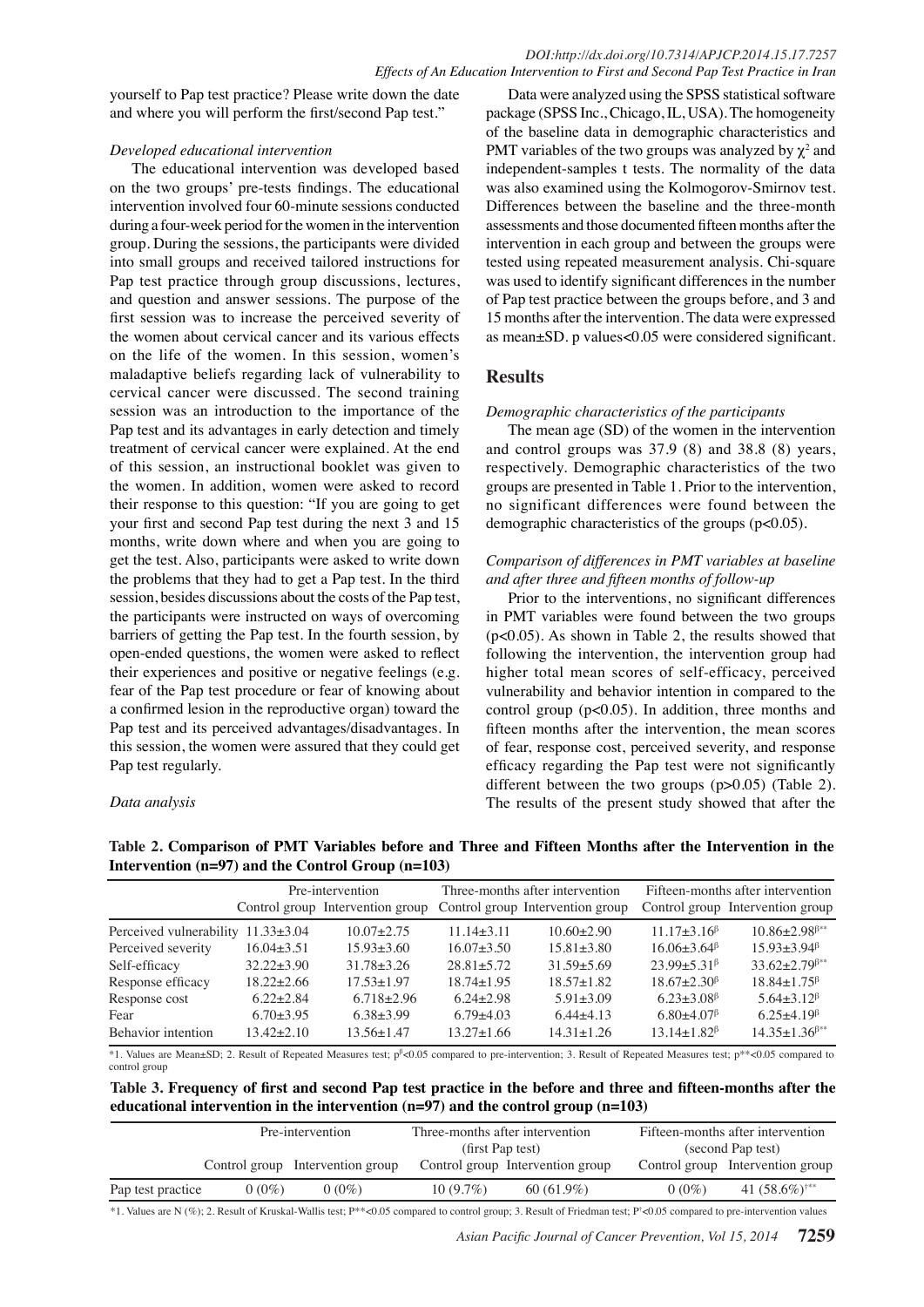#### *Tahereh Dehdari et al*

intervention, significantly more women in the intervention group had obtained first and second Pap test (61.9% at post-test 1 and 58.6% at post-test 2) compared to the control group (9.7% at post-test 1 and no percent at posttest 2) (Table 3).

#### **Discussion**

The results of the present study showed that three and fifteen months after the intervention, a considerable increase occurred in the first and second Pap test practice in the intervention group when compared to the control. Our findings were consistent with those of similar studies (McClendon and Prentice-Dunn 2001; Fang et al., 2007; Park et al., 2005; Fry and Prentice-Dunn 2006; Chumworathayi et al., 2007; Yucel et al., 2009). A significant decrease was observed between the total number of women in the intervention group that had repeated Pap test at post-test 2 than post-test 1 (58.6% *vs* 61.9% (Table 3), which shows that such factors may influence repeated Pap test. In line with this finding, FernaÂndez-Esquer et al reported that acculturation, Pap smear beliefs, health insurance, and demographic variables (e.g. age and marital status) were significantly associated with repeated Pap smear among low income Mexican-American women (FernaAndez-Esquer et al., 2003). Gu et al also indicated that previous Pap smear screening experiences may influence regular Pap test among Chinese women (Gu et al., 2013). More studies are required to identify factors influencing repeated Pap smear among Iranian women.

We found that the intervention considerably increased perceived vulnerability in the intervention group compared to the control group 3 and 15 months after the intervention. According to a report by Rezaie-Chamani et al., Iranian women have a lower perceived susceptibility regarding cervical cancer and believe that Pap test screening is unnecessary if there are no symptoms of cancer (Rezaie-Chamani et al., 2012). Shekhar et al showed that nearly half of non screened Indian nursing staffs felt that they were not vulnerable to cervical cancer (Shekhar et al., 2013). In fact, women are more likely to receive the Pap test if they feel that they are vulnerable to cervical cancer. Therefore, perceived susceptibility, as one of the psychosocial predictors influencing regular Pap test practice among women, is a crucial element in constructing the cervical cancer screening program.

The results of the present study showed that the mean score of self-efficacy among women in the intervention group increased significantly following the intervention, which was consistent with the findings of a study conducted by Park et al. who reported that conducting an emotion-cognition focused program could improve perceived self-efficacy in Korean women regarding the Papanicolaou smear screening practice (Park et al., 2005). Beliefs in high personal self-efficacy to cervical cancer screening strongly decreased the perceived barriers of performing it. In line with it, Fang et al reported that lower perceived barriers and higher perceived self-efficacy were associated with Pap smear screening behavior among Korean women (Fang et al., 2007). Given the importance

of self-efficacy to adopt cancer preventive behaviors, it is necessary that educational interventions be designed, taking into account the four sources of information (including mastery experiences, physiological state, verbal persuasion and vicarious experiences) affecting perceived self-efficacy (Bandura et al., 1977). Considering these resources may enhance self-efficacy of women for getting the Pap test and repeat it in the future. More efforts are needed to recognize the best methods of manipulating PMT variables within an educational intervention.

The results of this study showed that the intervention group had more intention to have the Pap test when compared to the control group after the intervention, which was consistent with the findings of similar studies (McClendon and Prentice-Dunn, 2001; Park et al., 2005). Therefore, PMT is a suitable theoretical framework for considering predictive factors of intention of women to attendance for Pap test. Accordingly, Helmes showed that applying the PMT variables was useful in identifying factors that play an important role in the women's intention to obtain genetic testing for the risk of breast cancer (Helmes, 2002).

The main strength of our study is that it was the first study that used PMT and implementation intentions for developing an educational intervention for increasing the first and second Pap test practice among Iranian women. The limitation of the present study is that data was collected from women who attended the primary health care clinics affiliated with Tehran University of Medical Sciences. Since these clinics are located in low-income areas of Tehran, this homogeneity of samples may limit the extent to which findings can be generalized to other groups (e.g. women in high and middle-income areas of Tehran). Similar studies are required in this field within other racial/ethnic groups and geographic areas in Iran.

In conclusion, the results of the present study showed that the PMT and implementation intentions-based educational intervention could increase the first and second Pap test practice among Iranian women.

## **Acknowledgements**

This Ph.D thesis was supported by Iran University of Medical Sciences, grant number 91-04-27-20508. The authors have no conflict of interest.

#### **References**

- Abdullah AS, Leung TY (2001). Factors associated with the use of breast and cervical cancer screening services among chinese women in hong kong. *Pub Health*, **115**, 212-7.
- Abdullah F, Su TT (2010). Enhancement of the cervical cancer screening program in Malaysia: a qualitative study. *Asian Pac J Cancer Prev*, **11**, 359-66.
- Akbari F, Shakibazadeh E, Pourreza A, et al (2010). Barriers and facilitating factors for cervical cancer screening: A qualitative study from iran. *Iran J Cancer Prev*, **3**, 178-84.
- Allahverdipour H, Emami A (2008). Perceptions of cervical cancer threat, benefits, and barriers of Papanicolaou smear screening programs for women in iran. *Women Health*, **47**, 23-37.

Announcement the society of gynecologic oncologists' statement